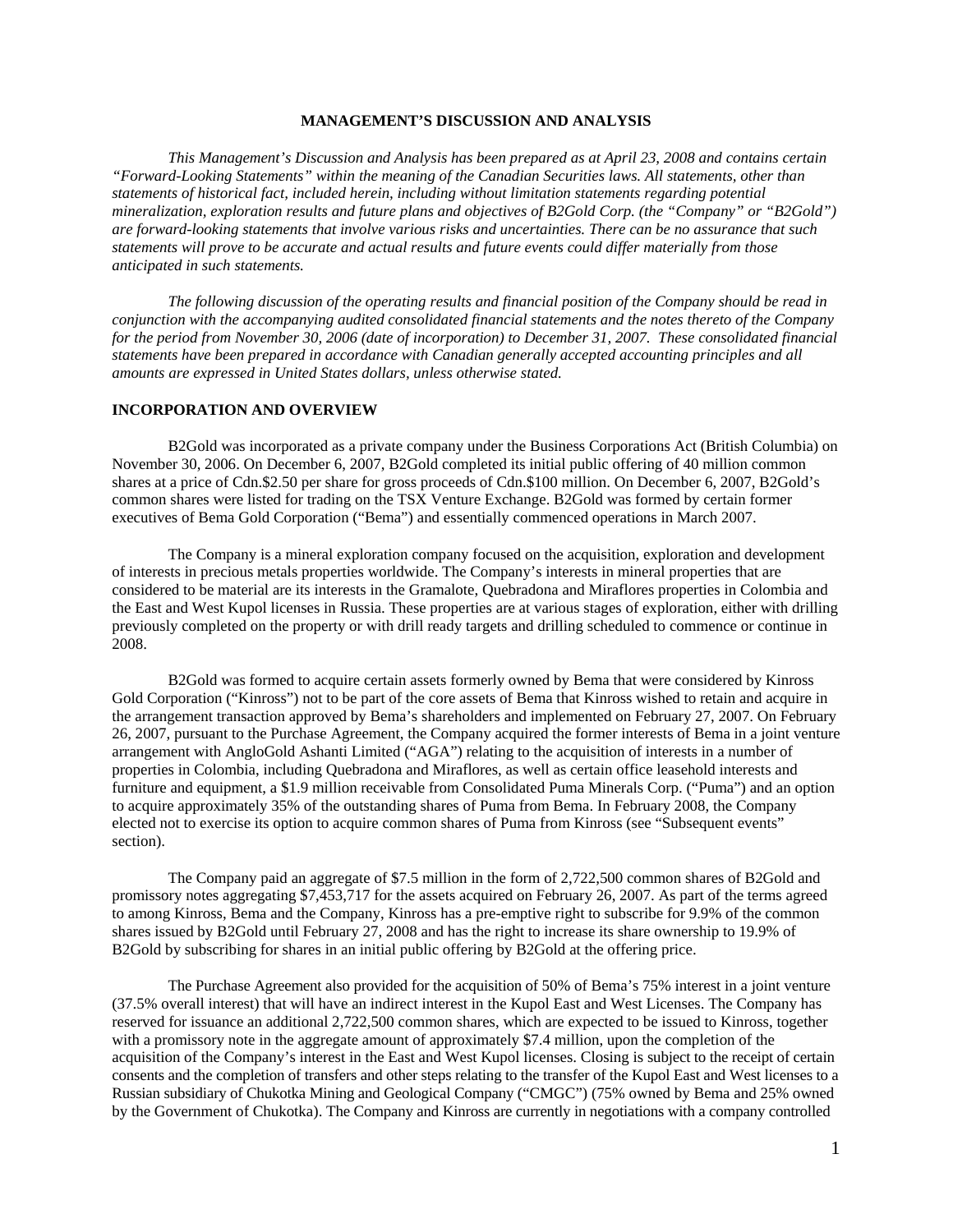by agencies of the Government of Chukotka (''CUE'') to reach agreement on the amount of CUE's ownership interest and other aspects of the anticipated joint venture.

On August 21, 2007, the Company entered into a binding Memorandum of Understanding ("Gramalote MOU") with respect to the purchase by the Company of 25% of the issued and outstanding shares of Gramalote Limited ("Gramalote BVI") which holds mineral exploitation and exploration licenses and concession contracts covering approximately 27,000 hectares in Colombia. In connection with the execution of the Gramalote MOU, the Company paid \$3.5 million to the vendors and in exchange the vendors issued a \$3.5 million promissory note in favour of the Company. On October 26, 2007, the Company entered into a definitive purchase and sale agreement ("Gramalote Purchase Agreement"). In connection with the first stage of closing under the Gramalote Purchase Agreement, the Company paid an amount of \$7.5 million to the vendors, consisting of a cash payment of \$4 million and the satisfaction and cancellation of the \$3.5 million owing to the Company under the promissory note. In addition, pursuant to the Gramalote Purchase Agreement, on December 6, 2007 (upon completion of the Company's initial public offering) the Company issued 2 million share purchase warrants entitling the vendors to purchase one common share of B2Gold at a price of Cdn.\$2.50 per share until December 6, 2010. The Company is also required to pay the vendors an additional \$7.5 million on or before April 26, 2008.

On February 13, 2008, the Company entered into a binding memorandum of agreement ("MOA") with AGA (see "Subsequent events" section) that expands on and supersedes the non-binding memorandum of understanding between the Company and AGA dated November 26, 2007. Pursuant to the terms of the MOA, the parties agreed to terminate AGA's right to acquire 20% of the voting shares of Andean Avasca Resources Inc. ("AARI") (100% owned by B2Gold), terminate the Company's obligation with respect to the listing of AARI's shares, amend certain Colombian joint venture arrangements to which subsidiaries of the Company and AGA are parties and acquire additional interests in mineral properties in Colombia. AARI indirectly has the right to earn a material interest in a number of properties in Colombia, including Quebradona and Miraflores, pursuant to the terms of a joint venture agreement with AGA.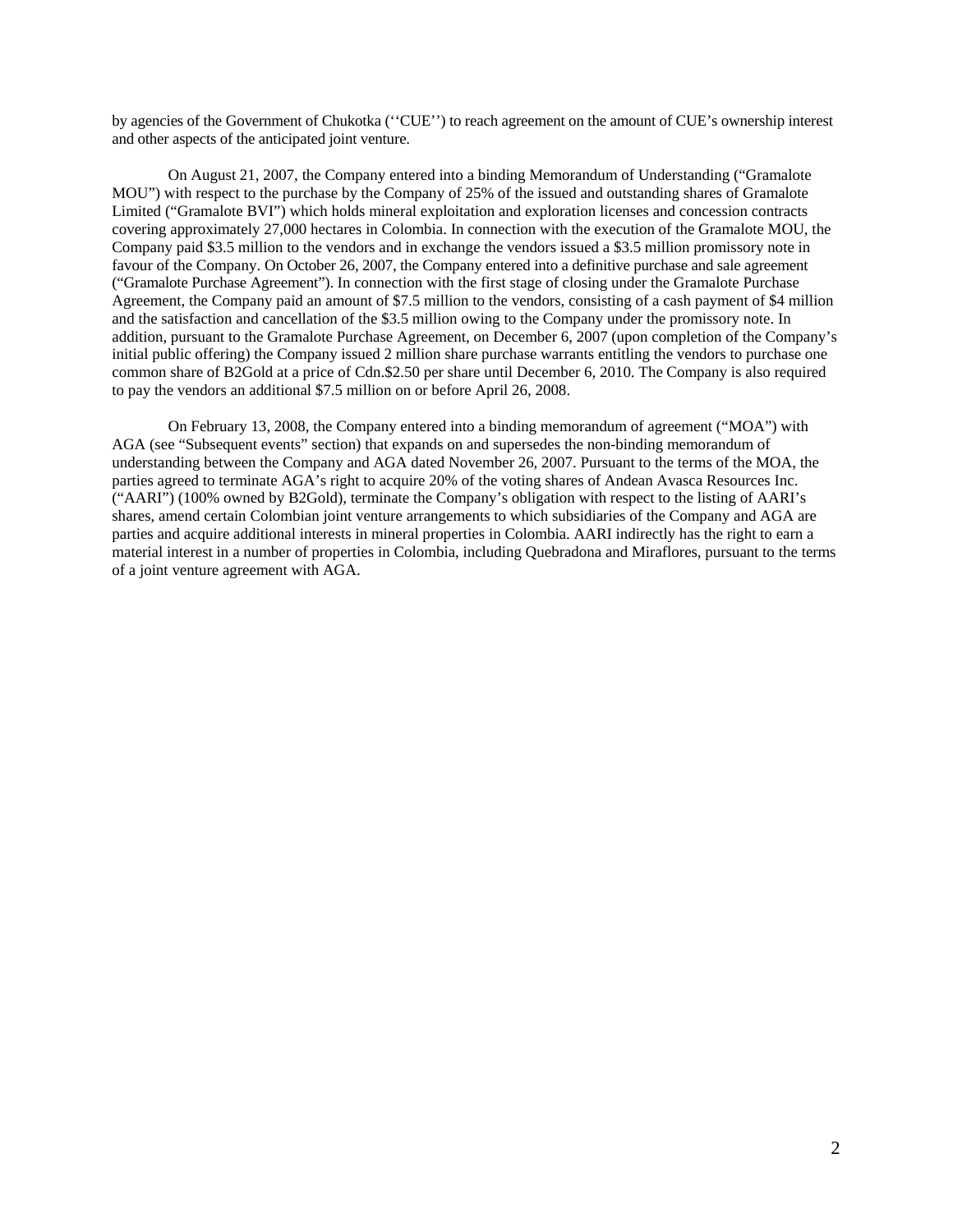# **RESULTS OF OPERATIONS**

The following table has been extracted from the Company's audited consolidated financial statements for the period from November 30, 2006 (date of incorporation) to December 31, 2007. There are no comparable results from earlier periods, as the Company was incorporated on November 30, 2006.

### *Selected Annual Financial Information (extracted from audited financial statements):*

|                                                               | For the period<br>from inception<br>$($ on Nov. 30,<br>2006) to Dec. 31,<br>2007 |  |
|---------------------------------------------------------------|----------------------------------------------------------------------------------|--|
|                                                               | \$                                                                               |  |
| Total revenues (excludes interest income and management fees) |                                                                                  |  |
| Loss and comprehensive loss for the period                    | 4,195,855                                                                        |  |
| Loss per share – basic and diluted                            | 0.13                                                                             |  |
| Total assets, as at December 31, 2007                         | 130,639,780                                                                      |  |
| Total current liabilities, as at December 31, 2007            | 11,289,118                                                                       |  |
| Total long-term liabilities, as at December 31, 2007          | 3,056,282                                                                        |  |

The Company reported a loss of \$4.2 million (\$0.13 per share) for the period from its inception on November 30, 2006 to December 31, 2007. The Company has no source of ongoing operating revenue. The loss during the period included a write-off of resource property costs in the amount of \$2.3 million, relating to the San Martin de Loba (\$1.3 million) and San Carlos properties (\$1 million) in Colombia, as the Company elected not to continue to explore these properties due to poor drill results. The write-off of resource property costs was partially offset by a net foreign exchange gain of \$1.6 million incurred in the period, due to the strengthening of the Canadian dollar relative to the United States dollar. The foreign exchange gain related mainly to the net cash proceeds received from the December 6, 2007 initial public offering, as the majority of the Company's cash is in Canadian dollars (the Canadian dollar strengthened against the U.S dollar from 1.0092 on December 6, 2007 to 0.9913 on December 31, 2007). The Company recorded stock based compensation expense of approximately \$0.5 million during the period.

On December 7, 2007, the Company granted 4,915,000 incentive stock options with an exercise price of Cdn.\$2.40 per option to non-executive directors, non-executive officers, and employees of the Company. These stock options have a term of five years and expire on December 7, 2012. One-third of these options will vest on June 7, 2008, another one-third will vest on December 7, 2008 and the remainder will vest on December 7, 2009. The estimated fair value of these options totalling \$6.9 million is being recognized over the vesting period. The fair value was estimated at \$1.41 per option at the grant date using the Black-Scholes option pricing model based on a risk-free annual interest rate of approximately 4%, an expected life of five years, an expected volatility of 67%, and a dividend yield rate of nil.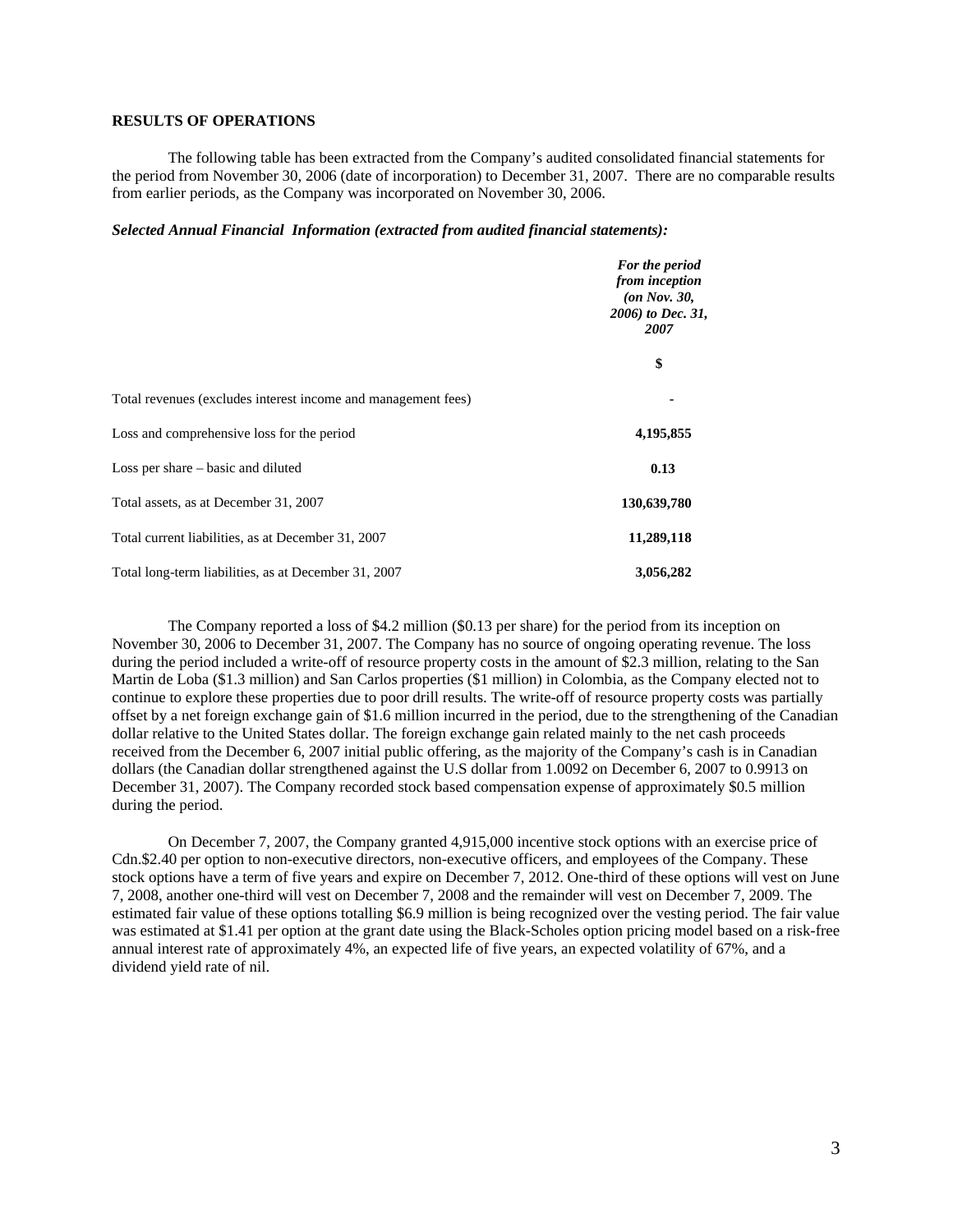### *Summary of Unaudited Quarterly Results:*

|                                                               | Sep. 30, 2007<br>(unaudited)<br>$\bf(1)$ | Dec. 31, 2007<br>(unaudited) |  |
|---------------------------------------------------------------|------------------------------------------|------------------------------|--|
|                                                               | \$                                       | \$                           |  |
| Total revenues (excludes interest income and management fees) |                                          |                              |  |
| Loss and comprehensive loss for the period                    | 3,338,068                                | 167,381                      |  |
| Loss per share $-$ basic and diluted                          | 0.08                                     | 0.00                         |  |
| Total assets                                                  | 17,616,523                               | 130,639,780                  |  |
| Total current liabilities                                     | 7,175,250                                | 11,289,118                   |  |
| Total long-term liabilities                                   | 2,880,036                                | 3,056,282                    |  |

*(1) The Company became a reporting issuer on November 28, 2007 upon receipts being issued for its prospectus dated November 28, 2007. Prior to such date, the Company was a non-reporting issuer. Accordingly, the Company is not in a position to provide these figures for any fiscal quarters ending before September 30, 2007.* 

For the three months ended December 31, 2007, the Company reported a loss of \$0.2 million (0.00 per share) compared to a loss of 3.3 million (\$0.08 per share) for the third quarter of 2007. The loss for the third quarter of 2007 included a write-off of resource property costs in the amount of \$2.3 million. The loss was also lower in the fourth quarter of 2007 as a result of a net foreign exchange gain of \$1.5 million incurred during the quarter due to the strengthening of the Canadian dollar relative to the United States dollar. Total assets increased by \$113 million in the fourth quarter of 2007 versus the previous quarter, mostly due to the net cash proceeds received from the Company's equity financings (see "Financing activities" section).

### **LIQUIDITY AND CAPITAL RESOURCES**

At December 31, 2007, the Company had cash and cash equivalents totalling \$99 million and a working capital balance of \$94 million. On December 6, 2007, the Company completed its initial public offering for gross proceeds of Cdn.\$100 million (see "Financing activities" section).

# *Operating activities*

Operating activities, after non-cash working capital changes, required funding of approximately \$2 million for the period from November 30, 2006 (date of incorporation) to December 31, 2007, due primarily to general and administrative expenses. The Company essentially commenced operations in March 2007.

#### *Financing activities*

On December 6, 2007, the Company completed its initial public offering. Pursuant to an agreement (the "Underwriting Agreement") dated November 28, 2007, between the Company and Genuity Capital Markets, Canaccord Capital Corporation, GMP Securities L.P., BMO Nesbitt Burns Inc., Orion Securities Inc. and Haywood Securities Inc. (collectively, the "Underwriters"), the Underwriters purchased, in the portions set out in the Underwriting Agreement, an aggregate of 40 million common shares at a purchase price of Cdn.\$2.50 per common share, for gross proceeds of Cdn.\$100 million. The Company paid the Underwriters Cdn.\$0.15 per common share purchased by the Underwriters, excluding 6 million common shares purchased by Kinross for which no commission was payable, for an aggregate commission of Cdn.\$5.1 million.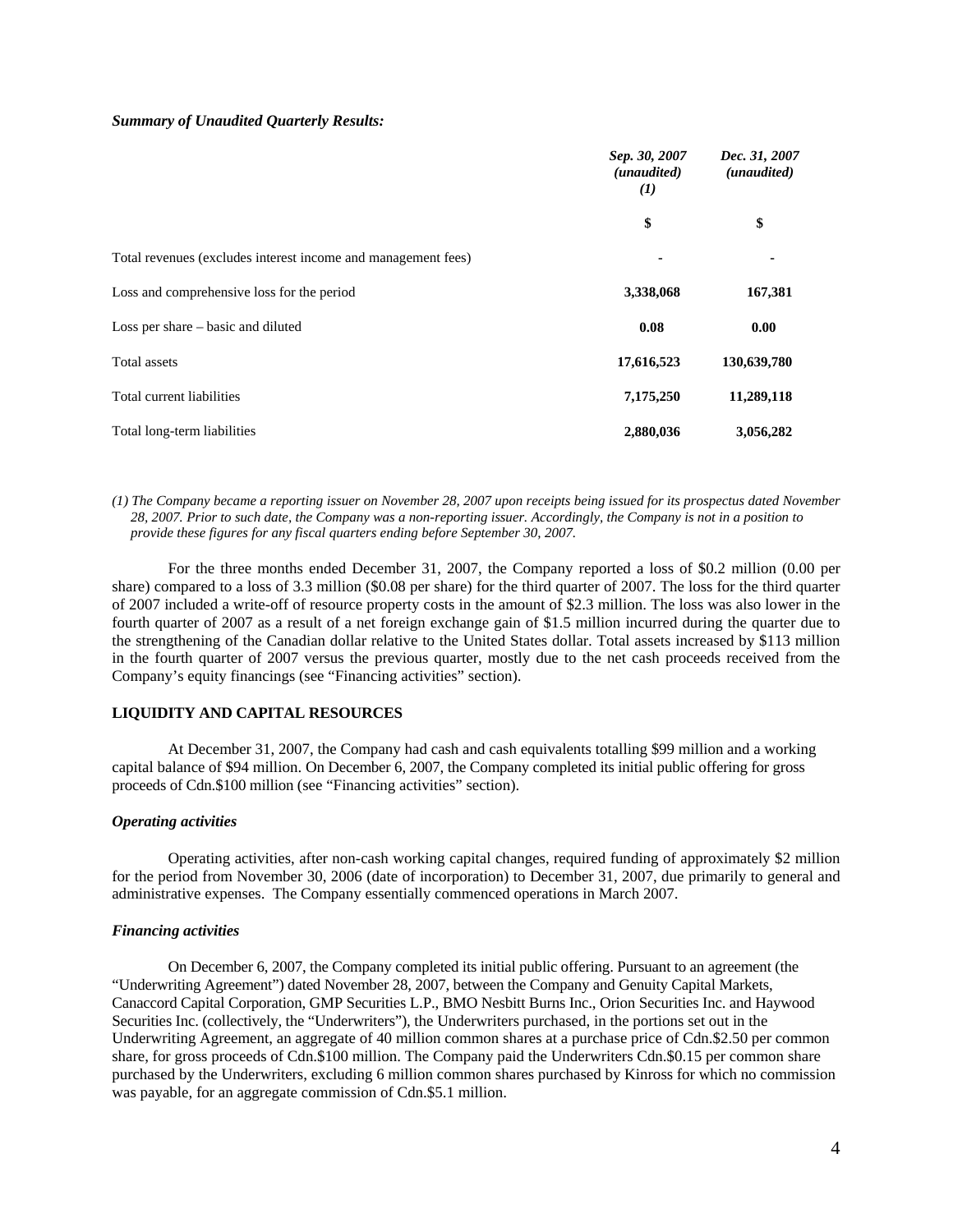On October 24, 2007, the Company completed a brokered private placement of 15 million common shares at a price of Cdn.\$1.00 per share for gross proceeds of Cdn.\$15 million. Genuity Capital Markets, Canaccord Capital Corporation and GMP Securities L.P. acted as agents in connection with this private placement and were paid a cash commission of Cdn.\$750,000. Kinross was a participant in this private placement and acquired approximately 1.5 million shares.

On September 20, 2007, the Company completed a non-brokered private placement of 25 million common shares at a price of Cdn.\$0.40 per share for gross proceeds of Cdn.\$10 million. The private placement was completed with certain directors, officers and employees of the Company and other investors. Kinross was a participant in this private placement and acquired approximately 2.5 million shares.

On July 25, 2007 and February 26, 2007, the Company completed non-brokered private placements of 41,599,000 common shares and 3,000,999 common shares, respectively, both at a price of Cdn.\$0.02 per share for gross proceeds totalling Cdn.\$892,000. These private placements were completed with certain directors, officers and employees of the Company and other investors.

On June 29, 2007 the Company established the B2Gold Incentive Plan (the "Incentive Plan") for the benefit of directors, officers, employees and service providers of the Company and issued to the trustees of the Incentive Plan options to acquire 4,955,000 common shares. On October 12, 2007, following the exercise of these options, an aggregate of 4,955,000 common shares were issued to the trustees of the Incentive Plan at a price of Cdn.\$0.02 per share for gross proceeds of Cdn.\$99,100. These shares are currently held in trust by the trustees pursuant to the terms of the Incentive Plan. The Company will recognize stock based compensation expense with respect to these incentive shares, when these shares are granted to the ultimate beneficiaries by the trust.

During 2007, the Company had received interest-free advances of Cdn.\$1.5 million from certain officers and shareholders of the Company. These advances were repaid in 2007; approximately Cdn.\$0.9 million was satisfied by way of shares (a total of 1.53 million common shares issued under the Company's October 24, 2007 and September 24, 2007 private placements) and the remaining Cdn.\$0.6 million was repaid in cash from the proceeds of the Company's initial public offering.

# *Investing activities*

In December 2007, the Company repaid approximately \$2.3 million of its promissory notes to Kinross (paid from the net proceeds of the Company's initial public offering). At December 31, 2007, approximately \$5.2 million remained payable under these notes. These promissory notes had been issued to Kinross pursuant to the Purchase Agreement relating to the assets acquired on February 26, 2007 (see "Incorporation and Overview" section).

During the period from November 30, 2006 (date of incorporation) to December 31, 2007, the Company incurred resource property expenditures and acquisition costs in the amount of \$14.5 million (on a cash basis). The \$14.5 million was expended as follows: \$5 million on Colombian properties under the Joint Venture Arrangement with AGA (consisting of \$1 million on Quebradona, \$1.5 million on Miraflores, \$1 million on San Martin De Loba, \$0.7 million on San Carlos, and \$0.8 million collectively on the La Mina, Narino and Cauca properties), \$1.8 million (the Company's 50% share) on the East and West Kupol licenses and \$7.7 million on acquiring a 25% indirect interest in the Gramalote property.

The Quebradona property contains at least five early-phase exploration target areas, as defined by surficial exploration by Kedahda and the Company to date. These include, in priority order based upon results to date: La Aurora; La Isabela; La Sola; El Chaquiro; and El Tenedor. Based upon geologic setting, and observed lithological, alteration and mineralization parameters, the exploration targets at the Quebradona property are of the gold or gold and copper-rich porphyry-type. They are potentially large-tonnage, low-grade deposit types which may be amenable to open-pit mining and bulk-tonnage beneficiation techniques.

Limited diamond drilling and metallurgical test work at the Miraflores property by Kedahda and the Company has been successful at delineating a significant low-grade, large tonnage gold-silver deposit at Miraflores that is potentially amenable to bulk-tonnage mining and mineral extraction techniques. Based on the work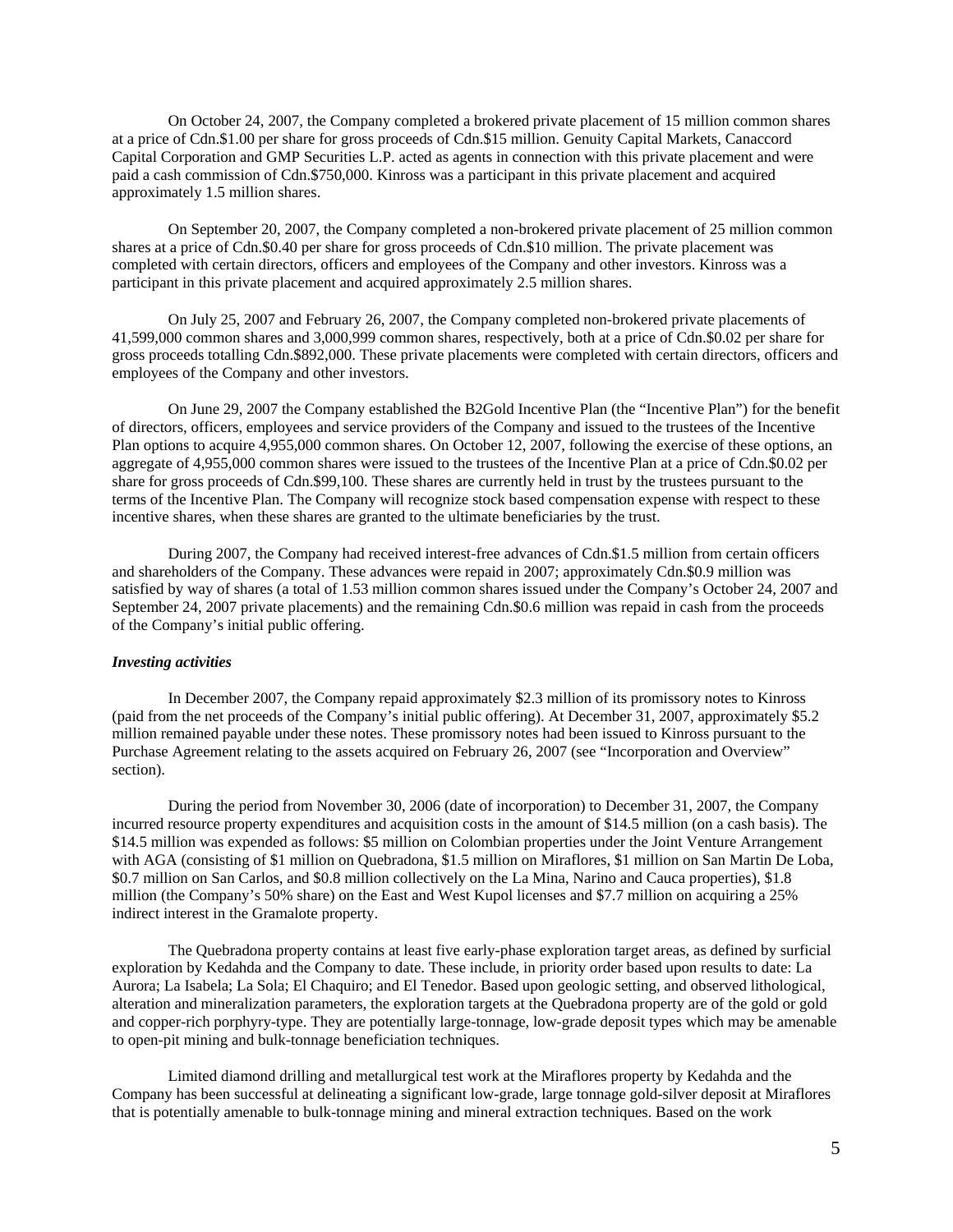completed to date, the Company believes that the property warrants further resource definition via diamond drilling and continued metallurgical test work in order to verify the feasibility of economically recovering gold from the important low grade resource the Miraflores property has to offer.

Exploration work on the Kupol East and West licenses commenced with ground magnetic surveying in February 2007 and was completed with a fall drill program on Kupol West in September 2007. Environmental baseline studies were also completed on both the Kupol East and West licenses in 2007, and the final report for these studies is pending. Drilling in 2007 on the Kupol East and West licenses did not produce any significant changes to the project area based on assay results received to date. Additional assay results are pending.

In Colombia three gold properties; Quebradona, Gramalote and Miraflores, will be drilled in 2008.

At Quebradona, an initial 5,500 metre (m) stage one drill program designed to test five areas with emphasis on the Aurora zone (3,000 m drilling) commenced in February 2008. The 6 by 4 kilometre (km) wide Quebradona district hosts five gold-bearing porphyry systems that contain widespread and consistent mineralization greater than 1.5 grams per tonne (g/t) gold (Au) in surface rock chips, with trench sampling returning up to 41.5 m at 2.0 g/t Au in the Aurora zone. The geological setting and favourable alteration and mineralization shown at Quebradona are consistent with characteristics for well known districts elsewhere in the world for the presence of potentially economic gold grades in gold porphyry systems. The Quebradona drill program is intended to determine the existence of possible large-tonnage, gold deposits that may be amenable to open pit mining and low cost mineral extraction. An aggressive stage two drill program is planned to be carried out on the Quebradona property based on favourable results from the stage one drill program.

At Gramalote a 25,000 m diamond drill program is planned for 2008 following up previous drilling (11,106 m in 38 holes) by AGA that outlined widespread structurally-controlled, intrusive-hosted gold mineralization over a one square km area that returned up to 172 m at 3.5g/t Au. The Company is currently working on a pre-feasibility program consisting of 15,000 m infill drilling of the main Gramalote zone, 10,000 m satellite drilling of the prospective outlying targets over a 5 by 5 km area, detailed metallurgical and geotechnical studies and resource modeling. The Company expects to complete a resource estimate for Gramalote Ridge by the end of 2008.

The Miraflores property consists of a gold-bearing breccia body exposed over a 250 by 250 m area on surface that extends to at least 600 m vertical depth. Previous B2Gold drilling returned up to 124 m at 1.3g/t Au and 204 m at 1.2g/t Au. The 2008 program will consist of scoping work followed by drilling later in the year.

In Russia, B2Gold has rights to acquire a 37.5% interest, from Kinross, in the Kupol East and West licenses in Chukotka, Russia. These licenses cover the ground surrounding, and adjacent to, the high grade Kupol gold and silver mine that was being developed by Bema at the time of the Kinross takeover.

Previous exploration work carried out by Bema and most recently by B2Gold on the Kupol East and West licenses have outlined several mineralized targets. A total of 8,500 metres (m) of drilling is planned for 2008 with 5,500 m on the Kupol West project and 3,000 m on the Kupol East project. B2Gold is the exploration operator for the joint venture on these licenses.

On Kupol West, drilling commenced in March 2008 and will primarily test new targets generated during the 2007 and previous exploration programs. The drilling will test anomalous gold and silver results and significant epithermal alteration intersected during the 2007 drill campaign. Previous work indicates that the structural system and related alteration hosting the main Kupol Vein system extends up to 6 kilometres (km) north of the Kupol mine property boundary.

Drilling on the Kupol East began in early April 2008. The Prekup prospect will be drilled along strike and at depth and several targets will be tested in the Tokai area, including drilling along strike of an extensive sinter or silica cap zone. Historic trenching of the Prekup zone has returned values of up to 36.4 grams per tonne  $(g/t)$  gold (Au) with 87.9 g/t silver over 7.1 m.

The Company is responsible for making the following cash payments to the underlying property vendors with respect to the Miraflores, La Mina, and San Luis properties located in Colombia (these payments are at the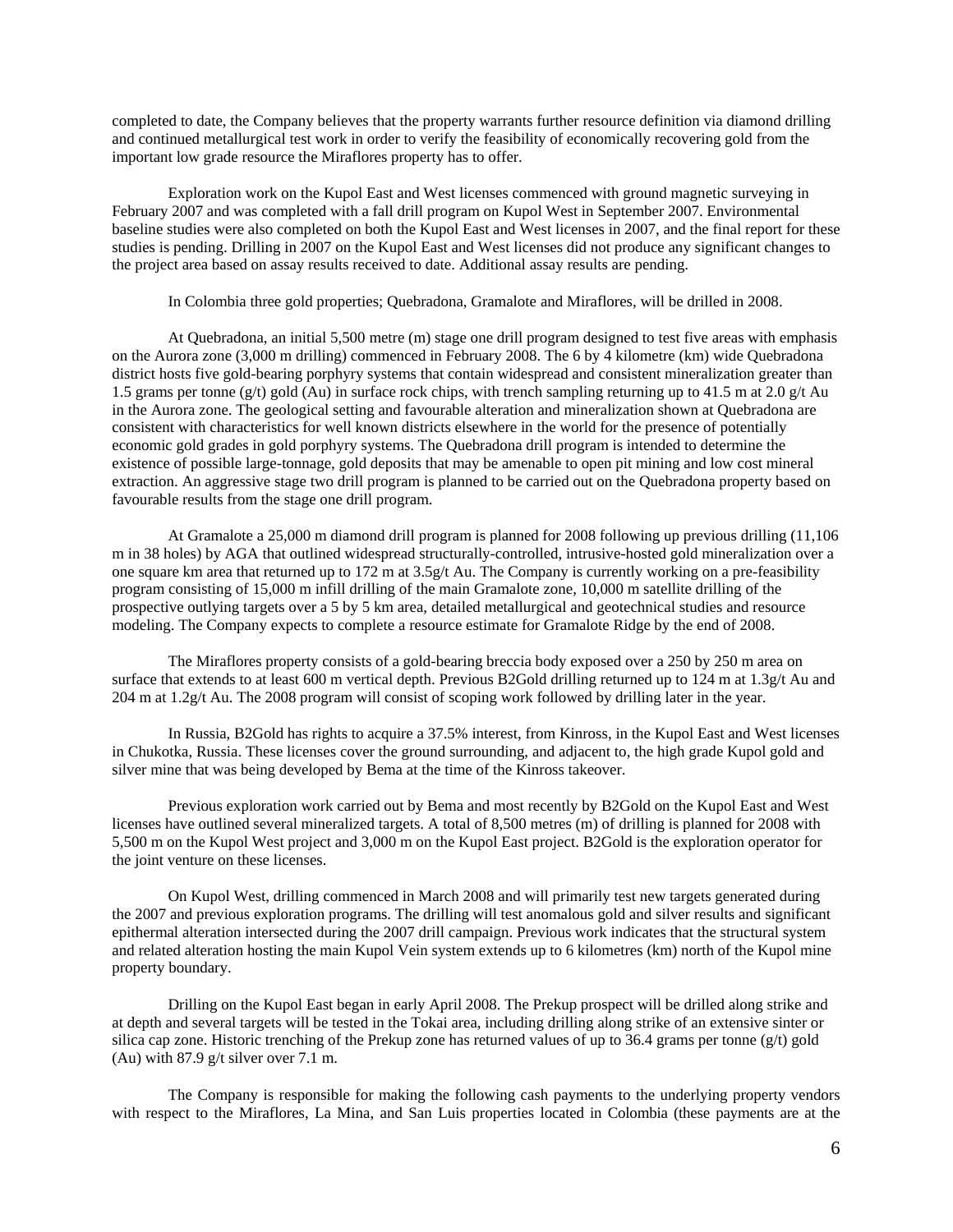Company's discretion and are based upon available financial resources and the exploration merits of the properties which are evaluated on a periodic basis):

• Miraflores: (i) 420,000,000 pesos (\$210,000) on October 25, 2007 (paid), (ii) 480,000,000 pesos (\$238,000\*) on April 25, 2008, (iii) 520,000,000 pesos (\$258,000\*) on October 25, 2008, (iv) 600,000,000 pesos (\$298,000\*) on April 25, 2009, (v) 820,000,000 pesos (\$407,000\*) on October 25, 2009 and (vi) 3,570,000,000 pesos (\$1,772,000\*) on April 25, 2010.

*\* converted to United States dollars based on the Colombian peso/ United States dollar exchange rate as at December 31, 2007.* 

- La Mina: (i) \$50,000 on November 20, 2007 (paid), (ii) \$50,000 on May 20, 2008 and (iii) \$1 million thirty days after a pre-feasibility study.
- San Luis: (i) \$75,000 on June 6, 2008, (ii) \$150,000 on June 6, 2009, (iii) \$200,000 on June 6, 2010, (iv) \$350,000 on June 6, 2011, (v) \$1,625,000 on June 6, 2013.

### **CRITICAL ACCOUNTING ESTIMATES**

The Company's accounting policies are described in Note 2 to the accompanying audited consolidated financial statements. Management considers the following policies to be the most critical in understanding the judgments that are involved in the preparation of the Company's consolidated financial statements and the uncertainties that could impact its results of operations, financial condition and cash flows:

- Use of estimates;
- Resource properties;
- Future income taxes;
- Stock-based compensation; and
- Financial instruments.

### *Use of estimates*

The preparation of these consolidated financial statements in conformity with generally accepted accounting principles in Canada requires management to make estimates and assumptions that affect the reported amounts of assets and liabilities and disclosures of contingent assets and liabilities at the date of the financial statements and the reported amounts of revenues and expenses during the reporting period. Actual results could differ from those estimates.

## *Resource properties*

Mineral acquisition, exploration and development costs are capitalized on an individual project basis until such time as the economics of an ore body are defined. If production commences, these costs would be amortized on a units of production basis over the estimated mineral reserves. Unrecoverable costs for projects determined not to be commercially feasible are expensed in the year in which the determination is made or when the carrying value of the project is determined to be impaired.

The Company reviews and evaluates the carrying value of resource property interests when events and circumstances suggest impairment. Where information is available and conditions suggest impairment, estimated future net cash flows are calculated using estimated future prices, proven and probable reserves, resources and operating and capital costs on an undiscounted basis. An impairment charge is recorded if the undiscounted future net cash flows are less than the carrying amount. Reductions in the carrying value, with a corresponding charge to operations, are recorded to the extent that the estimated future net cash flows on a discounted basis are less than the property interest carrying value.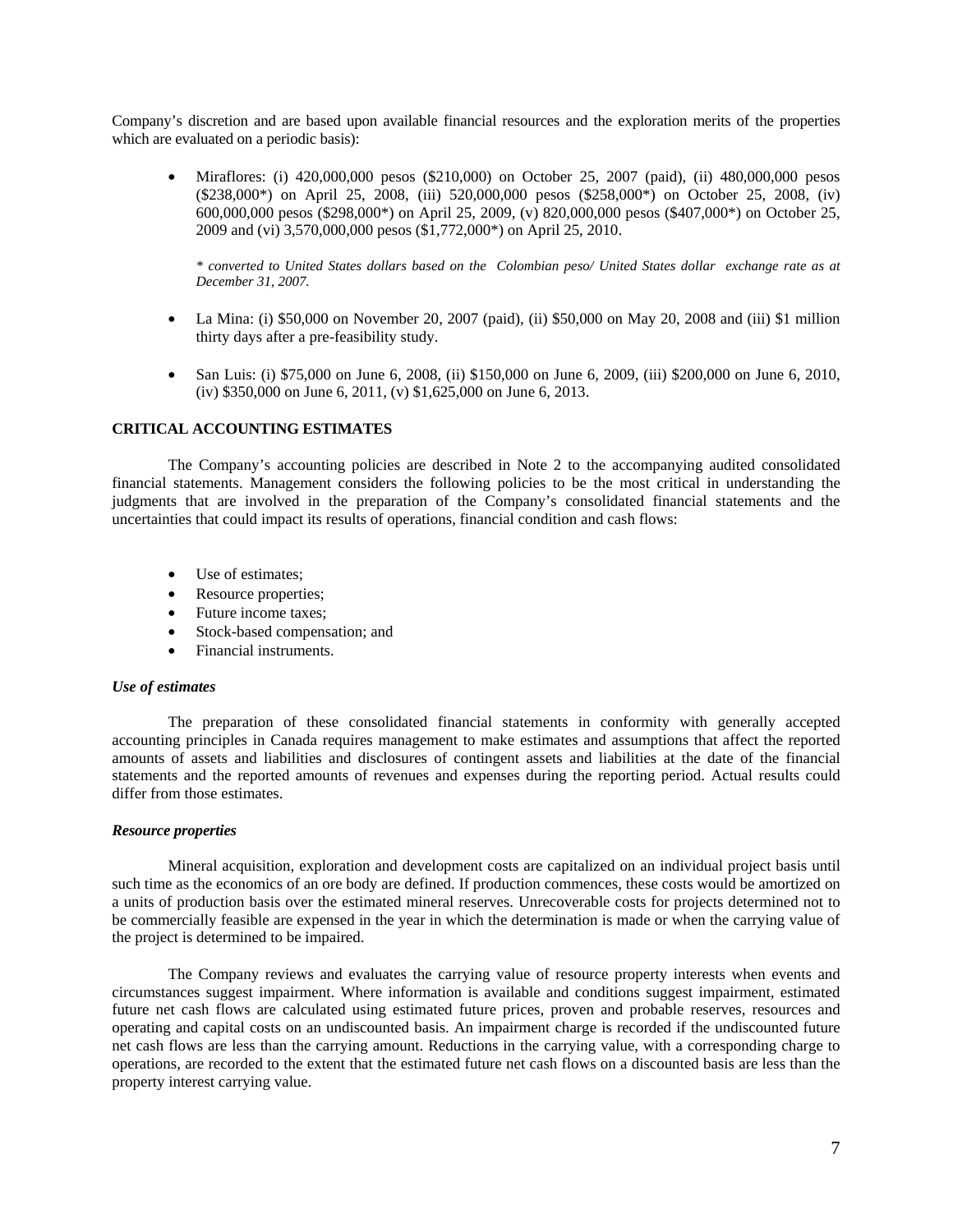Where estimates of future net cash flows are not available and where other conditions suggest impairment, management assesses whether the carrying value can be recovered. If an impairment is identified, the carrying value of the property interest is written down to its estimated fair value.

Although the Company has taken steps to verify title to mineral properties in which it has an interest, according to industry standards for the current stage of exploration of such properties, these procedures do not guarantee the Company's title. Such properties may be subject to prior undetected agreements or transfers and title may be affected by such defects.

# *Future income taxes*

The Company uses the liability method of accounting for future income taxes. Under this method of tax allocation, future income tax assets and liabilities are recognized for temporary differences between the tax and accounting bases of assets and liabilities as well as for the benefit of losses available to be carried forward to future years for tax purposes. The amount of future income tax assets recognized is limited to the amount that is more likely than not to be realized.

## *Stock-based compensation*

Compensation expense for stock options granted are determined based on the estimated fair values of the stock options at the time of grant, the cost of which is recognized over the vesting periods of the respective options (and recorded as a charge to operations or capitalized to resource properties). In the determination of fair values, the Company uses the Black-Scholes option pricing model. Fair values are determined at the time of grant. Consideration received on the exercise of stock options is recorded as share capital.

#### *Financial instruments*

Effective November 30, 2006, the Company adopted the following three new accounting standards and related amendments to other standards on financial instruments issued by the Canadian Institute of Chartered Accountants ("CICA").

• *Financial Instruments – Recognition and Measurement (Section 3855)* 

This standard sets out criteria for the recognition and measurement of financial instruments for fiscal years beginning on or after October 1, 2006. This standard requires all financial instruments within its scope, including derivatives, to be included on a company's balance sheet and measured either at fair value or, in certain circumstances, at cost or amortized cost. Changes in fair value are to be recognized in the statements of operations or other comprehensive income. All financial assets and liabilities are recognized when the entity becomes a party to the contract.

All financial instruments are classified into one of the following five categories: held for trading, heldto-maturity, loans and receivables, available-for-sale financial assets, or other financial liabilities. Initial and subsequent measurement and recognition of changes in the value of financial instruments depend on their initial classification:

- Held-to-maturity investments, loans and receivables, and other financial liabilities are initially measured at fair value and subsequently measured at amortized cost.
- Available-for-sale financial assets are measured at fair value. Revaluation gains and losses are included in other comprehensive income until the asset is removed from the balance sheet.
- Held-for-trading financial instruments are measured at fair value. All gains and losses are included in net earnings/ loss in the period in which they arise.
- All derivative financial instruments are classified as held-for-trading financial instruments and are measured at fair value. All gains and losses are included in net earnings/ loss in the period in which they arise.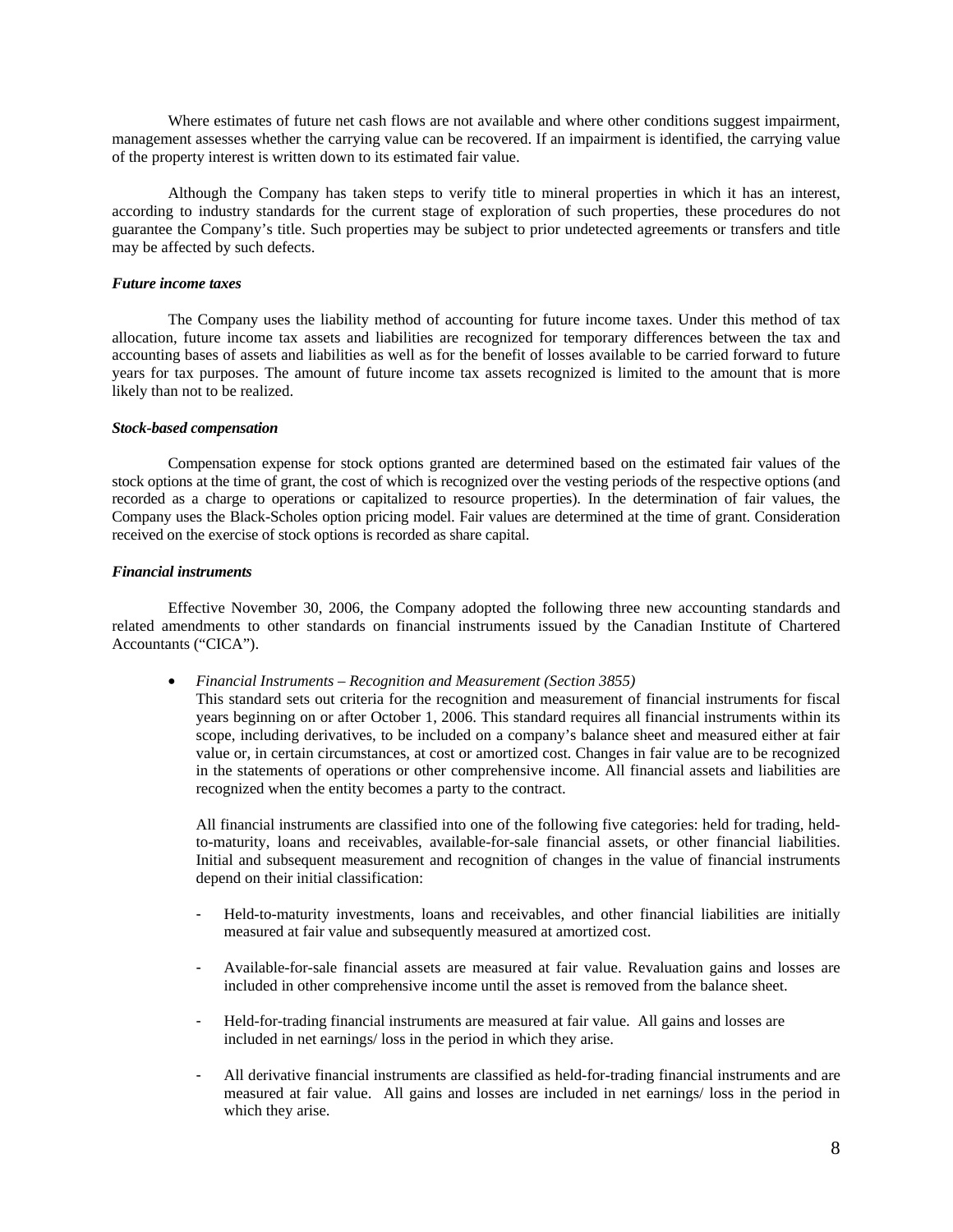In accordance with this new standard, the Company has classified its financial instruments as follows:

- Cash and cash equivalents have been designated as "held-for-trading".
- Accounts receivable and the note receivable from Puma are "receivables", initially valued at fair value and subsequently measured at amortized cost.
- The Puma Option, is a derivative instrument (as the value of the option changes with the underlying market price of Puma common shares) and as such is classified as held-for-trading. Derivatives are recorded on the balance sheet at fair value with mark-to-market adjustments included in net income/ loss.
- The Company's Gramalote investment has been classified as available-for-sale, and accordingly was initially recorded at its fair market value, which approximated cost. There is no quoted market price in an active market for the investment in Gramalote, and accordingly, this investment will be measured at cost.
- Accounts payable and accrued liabilities, the accrued Gramalote purchase payment and notes payable to Kinross have been designated as "other financial liabilities", initially valued at fair value and subsequently measured at amortized cost.
- *Comprehensive Income (Section 1530)*

Comprehensive income is the change in shareholders' equity during a period from transactions and other events from non-owner sources. This standard requires certain gains and losses that would otherwise be recorded as part of net earnings to be presented in other "comprehensive income" until it is appropriate to recognize them in net earnings/ loss. This standard requires the presentation of comprehensive income, and its components in a separate financial statement that is displayed with the same prominence as the other financial statements.

• *Hedging (Section 3865)* 

This new standard specifies the circumstances under which hedge accounting is permissible and how hedge accounting may be performed. The Company currently does not have any hedges.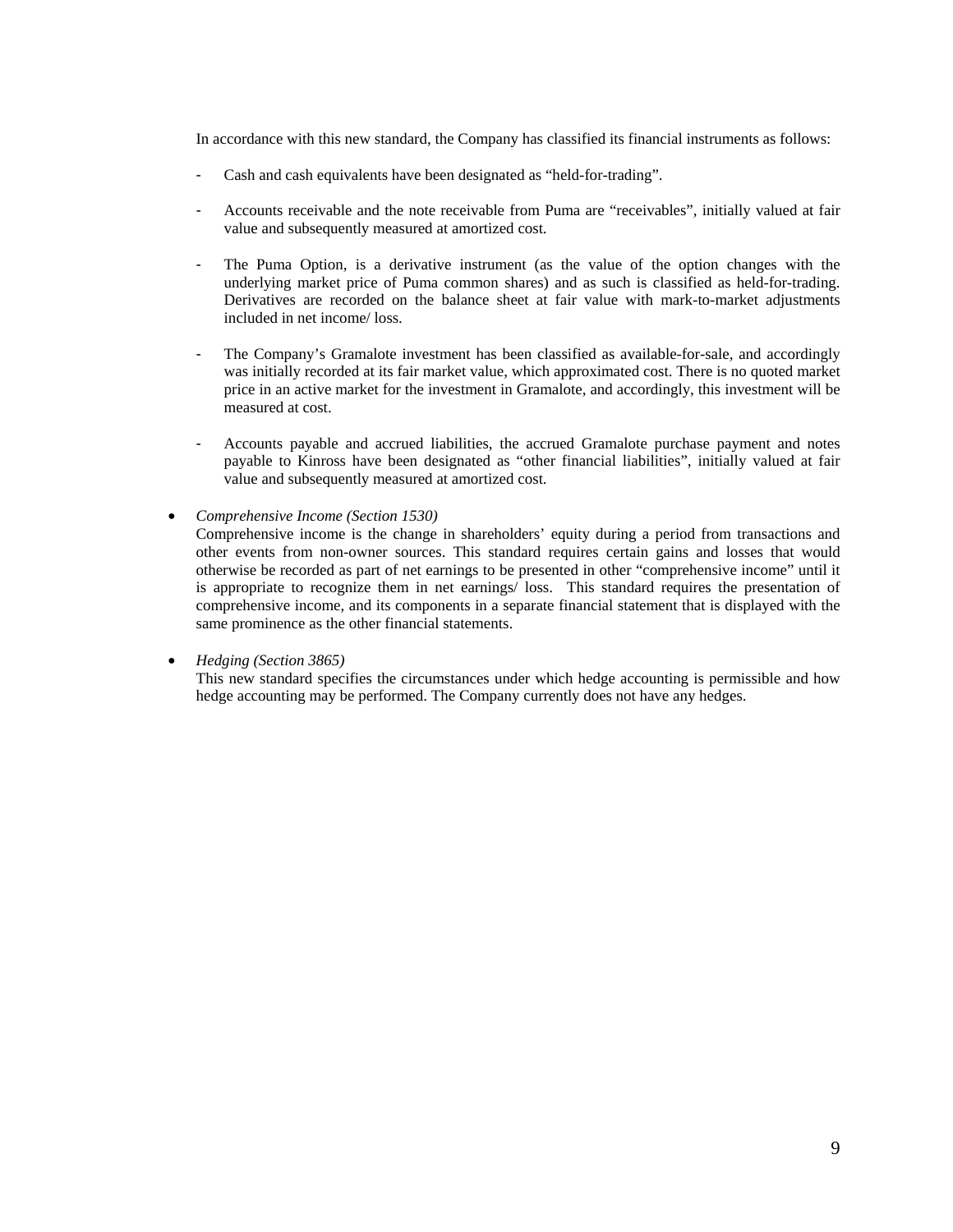# **RELATED PARTY TRANSACTIONS**

As part of the Arrangement between Bema and Kinross and pursuant to the Purchase Agreement, the Company entered into the following agreements with Puma, a company related by way of common directors:

- Management Services Agreement pursuant to which the Company will provide office space, furnishings and equipment, communications facilities, secretarial and administrative services and personnel to Puma in consideration for a monthly fee of Cdn.\$5,000.
- Exploration management agreement, whereby Puma will reimburse the Company for services supplied in connection with Puma's exploration or development work programs, and pay the Company a contractor fee equal to 10% of direct program expenditures incurred by Puma.

During the current period, the Company also provided management, administrative and technical services, on a month-to-month basis, to Victoria Resource Corporation (up to July 2007) and Consolidated Westview Resource Corp. (up to November 2007), companies which were also previously managed by Bema. In addition to those transactions disclosed elsewhere in these consolidated financial statements, the Company had the following transactions and balances with these associated companies:

|                                             | \$         |
|---------------------------------------------|------------|
| <b>Consolidated Statement of Operations</b> |            |
| Management fees (Income)                    | (273,669)  |
| Interest income                             | (164, 178) |
| Expenses (reimbursed):                      |            |
| Office and general                          | (10, 434)  |
| Salaries and benefits                       | (106,700)  |
| Rent                                        | (31, 874)  |
|                                             | (586, 855) |
| <b>Consolidated Balance Sheet</b>           |            |
| Accounts receivable                         | 374.20     |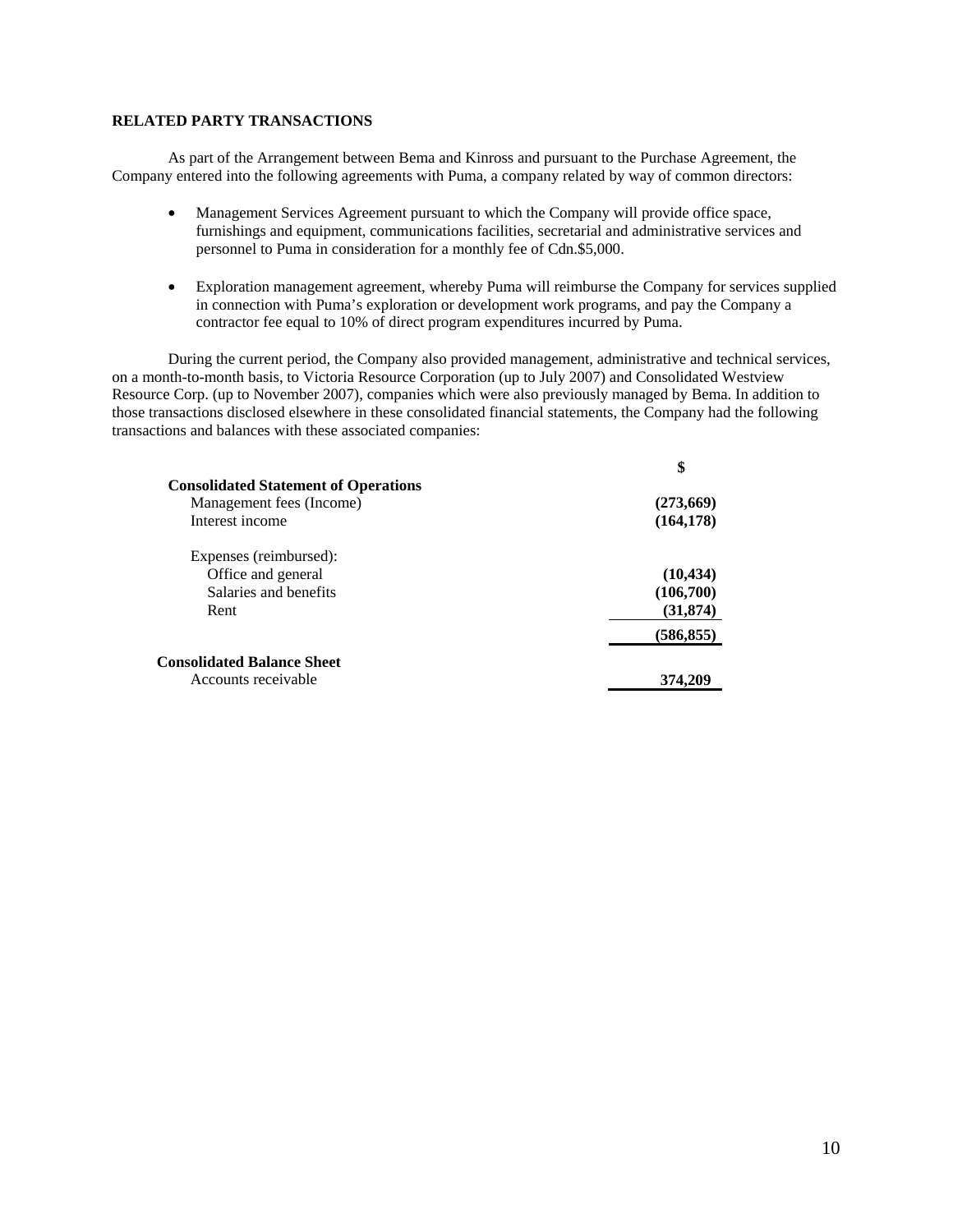# **NEW ACCOUNTING PRONOUNCEMENTS IN CANADA**

#### *Capital Disclosures (Section 1535)*

This standard requires disclosure of an entity's objectives, policies and processes for managing capital, quantitative data about what the entity regards as capital and whether the entity has complied with any capital requirements and, if it has not complied, the consequences of such non-compliance. This standard is effective for the Company for interim and annual periods relating to fiscal years beginning on or after January 1, 2008. The Company is currently evaluating the effects of adopting this standard.

#### *Financial Instruments - Disclosure (Section 3862) and Presentation (Section 3863)*

These standards replace CICA 3861, Financial Instruments - Disclosure and Presentation. They increase the disclosures currently required, which will enable users to evaluate the significance of financial instruments for an entity's financial position and performance, including disclosures about fair value. In addition, disclosure is required of qualitative and quantitative information about exposure to risks arising from financial instruments, including specified minimum disclosures about credit risk, liquidity risk and market risk. The quantitative disclosures must provide information about the extent to which the entity is exposed to risk, based on information provided internally to the entity's key management personnel. This standard is effective for the Company for interim and annual periods beginning on or after January 1, 2008. The Company is currently evaluating the effects of adopting this standard.

#### *General standards on financial statement presentation (Section 1400)*

CICA 1400 has been amended to include requirements to assess and disclose an entity's ability to continue as a going concern. The changes are effective for interim and annual financial statements beginning on or after January 1, 2008. The Company does not expect the adoption of these changes to have an impact on its consolidated financial statements.

#### *Goodwill and Intangible Assets (Section 3064)*

Section 3064 establishes revised standards for recognition, measurement, presentation and disclosure of goodwill and intangible assets. Concurrent with the introduction of this standard, the CICA withdrew EIC–27, "Revenues and Expenses During the Pre-operating Period". As a result of the withdrawal of EIC–27, companies will no longer be able to defer costs and revenues incurred prior to commercial production at new mine operations. The changes are effective for interim and financial statements beginning January 1, 2009.

#### *Accounting Changes (Section 1506)*

Effective January 1, 2007, the Company adopted the revised CICA Section 1506 "Accounting Changes" which require that: (i) voluntary changes in accounting principles can be made if, and only if, the changes result in more reliable and relevant information, (ii) changes in accounting policies are accompanied by disclosures of prior period amounts and justification for the change, and (iii) for changes in estimates, the nature and amount of the change should be disclosed. The Company has not made any voluntary change in accounting principles since the adoption of the revised standard.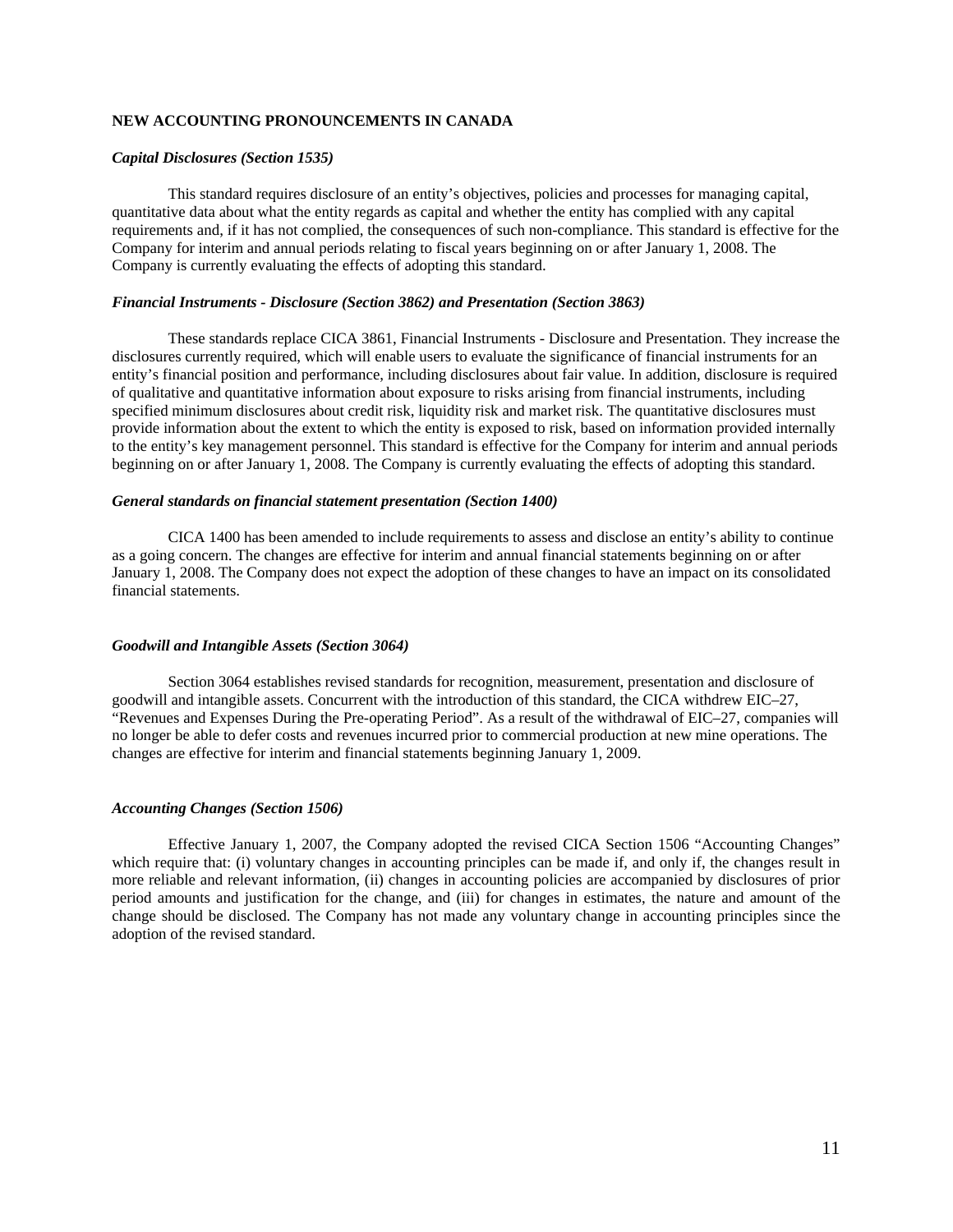# **SUBSEQUENT EVENTS**

# *February 13, 2008 binding Memorandum of Agreement ("MOA")*

On November 26, 2007, the Company entered into a non-binding memorandum of understanding with AGA to terminate AGA's right to acquire 20% of the voting securities of AARI and to terminate B2Gold's obligation with respect to the listing of AARI's shares on a prescribed stock exchange. On February 13, 2008, the Company entered into a binding MOA with AGA that expands on and supersedes the non-binding memorandum of understanding between the Company and AGA dated November 26, 2007.

The MOA sets out an agreement-in-principle between the Company and AGA on several proposed transactions and agreements that would alter the existing relationships between the parties. The MOA contemplates that, upon the receipt of certain regulatory and stock exchange approvals, the parties would enter into definitive agreements to effect the following transactions:

- AGA's rights to acquire 20% of the voting securities of AARI and the Company's obligation to list those shares on a stock exchange will terminate and, in consideration of the termination of these rights and in consideration of the other rights and the transfer to the Company of certain mineral prospects in Colombia, the Company will issue to AGA units comprised of an aggregate of 25,000,000 common shares and 21,400,000 share purchase warrants. These warrants will be exercisable for a three year term, consisting of 11,000,000 warrants at a price of Cdn.\$3.34 per share and 10,400,000 warrants at a price of Cdn.\$4.25 per share.
- AGA will transfer to the Company all of its rights and interests in the Miraflores property so that the Company will have a 100% interest in the Miraflores property.
- AGA will transfer to the Company its 100% interest (subject to AGA retaining a 1% royalty) in the Mocoa property, a copper/molybdenum deposit located in the south of Colombia.
- AGA will complete its payments to a third party to earn its 51% interest in Gramalote BVI.
- AGA will transfer to the Company a 2% interest in Gramalote BVI and will assign to the Company all other rights in respect of Gramalote BVI, including its right to acquire an additional 24% interest, so that, together with its existing 25% interest, the Company will be entitled to a 51% share interest in Gramalote BVI and AGA will own a 49% interest.
- The Company will take over management of exploration of the Gramalote property and will be responsible for expenditures to complete a feasibility study of the project by July 18, 2010. If the Company does not complete the feasibility study by July 18, 2010, then the Company will be required to transfer back to AGA the 2% interest in Gramalote BVI.
- AGA will transfer its interest in certain properties comprising approximately 1,500 square kilometres that are adjacent to the Gramalote property where mineralization is indicated to continue from the Gramalote property.
- The Company will increase from 3,000 metres to 5,000 metres the extent of drilling required for it to earn in its interests in properties under the Colombia JV Agreement.
- A new joint venture agreement will be entered into between the Company and AGA in respect of the Gramalote property to replace the Company's and AGA's (or their respective subsidiaries') obligations to each other under the Association Contract and related agreements.
- The Company will grant to AGA registration rights to qualify a resale of its securities by prospectus and a pre-emptive right to subscribe for securities issued by the Company on the same basis as such issues are made, other than issues made to acquire properties or under employee incentive plans, in order to maintain its percentage ownership of Common Shares of the Company. This right will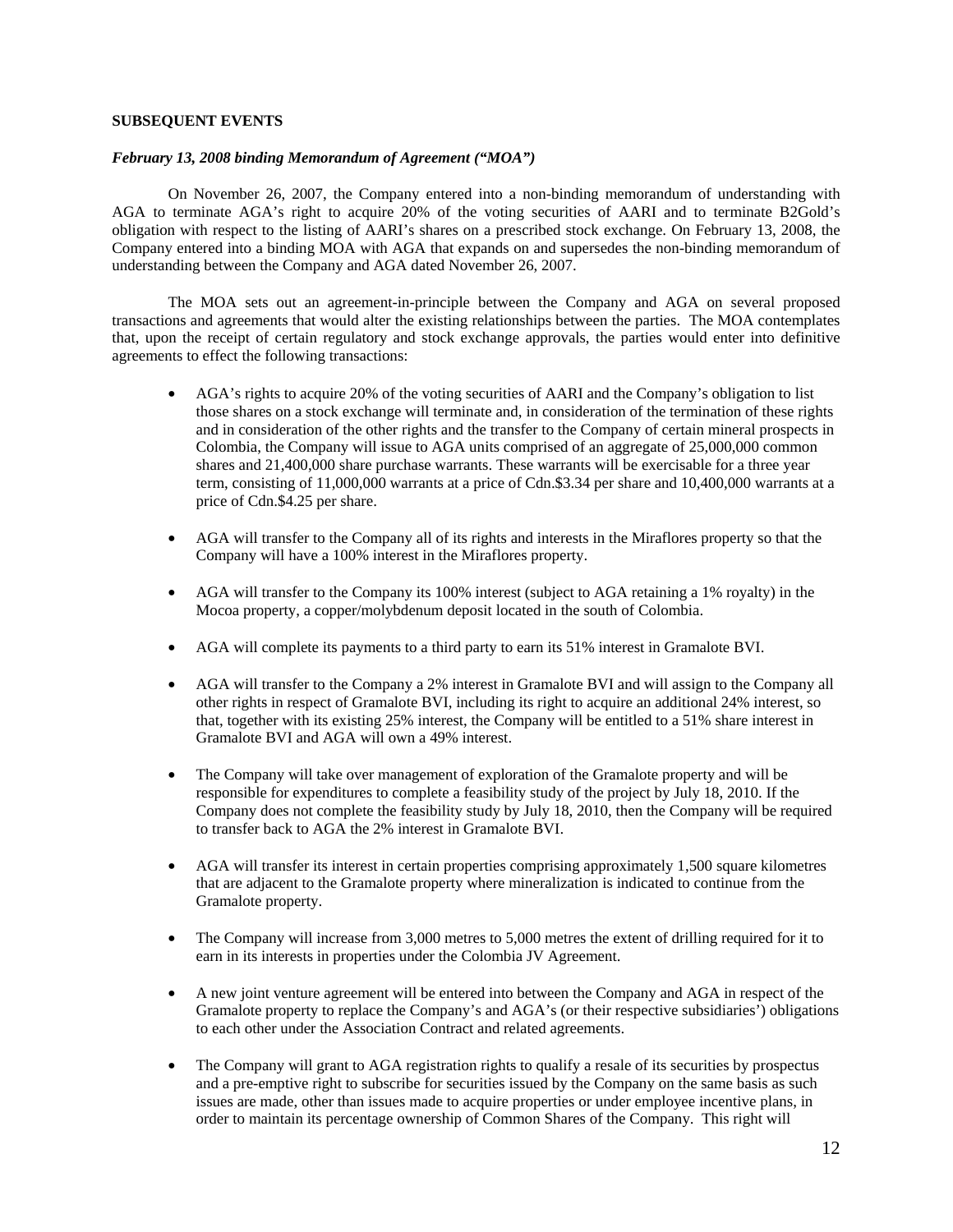continue for the lesser of a period of three years or until AGA owns less than 10% of the outstanding common shares of the Company.

AGA has agreed to a one year standstill in respect of its interest in the Company which will cease to be effective in the event of a third party take-over bid or merger proposal relating to all or substantially all of the shares or assets of the Company. In addition, AGA has agreed to give the Company advance written notice of AGA's intention to sell any common shares in the Company. Based on the 132,277,500 currently outstanding common shares of the Company, upon issuance of the 25,000,000 shares issuable to AGA at the closing of these transactions AGA would hold approximately 15.9% of the Company's issued and outstanding shares. If the 21,400,000 million warrants to be issued to AGA were included in the calculation on an "if exercised" basis, AGA's interest in the Company would be approximately 26%.

#### *Puma Option*

In February 2008, the Company elected not to exercise its option to acquire 34.7% or 17,935,310 common shares of Puma from Kinross. As a result, in the first quarter of 2008, the Company will record a derivative loss of \$3,045,625 (equal to the carrying value of the Puma Option at December 31, 2007).

The Company will continue to manage the affairs of Puma until Puma's Annual General Meeting scheduled for June 12, 2008.

#### **RISKS AND UNCERTAINTIES**

#### *Exploration and Mining Risks*

The business of exploring for minerals and mining involves a high degree of risk. Only a small proportion of the properties that are explored are ultimately developed into producing mines. At present, none of the properties in which the Company has an interest have proven or probable reserves or measured, indicated or inferred resources and the proposed programs are an exploratory search for reserves and resources. The mining areas presently being assessed by the Company may not contain economically recoverable volumes of minerals or metals. Should economically recoverable volumes of minerals or metal be found, substantial expenditures are required to establish reserves through drilling, to develop metallurgical processes and to develop the mining and processing facilities and infrastructure at any site chosen for mining. Although substantial benefits may be derived from the discovery of a major mineralized deposit, no assurance can be given that minerals will be discovered in sufficient quantities or having sufficient grade to justify commercial operations or that funds required for development can be obtained on a timely basis.

The economics of developing gold and other mineral properties are affected by many factors including the cost of operations, variations of the grade of ore mined, fluctuations in the price of gold or other minerals produced, costs of processing equipment and such other factors as government regulations, including regulations relating to royalties, allowable production, importing and exporting of minerals and environmental protection. In addition, the grade of mineralization ultimately mined may differ from that indicated by drilling results and such differences could be material. Depending on the price of gold or other minerals produced, which have fluctuated widely in the past, the Company may determine that it is impractical to commence or continue commercial production.

## *Foreign Countries and Laws and Regulations*

The Company has interests in properties that are located in developing countries, including Russia and Colombia, and the mineral exploration and mining activities of the Company may be affected in varying degrees by political instability and government regulations relating to foreign investment and the mining industry. Any changes in regulations or shifts in political conditions or attitudes are beyond the control of the Company and may adversely affect its business. Operations may be affected in varying degrees by government regulations with respect to restrictions on production, price controls, export controls, income taxes, expropriation of property, environmental legislation and mine safety.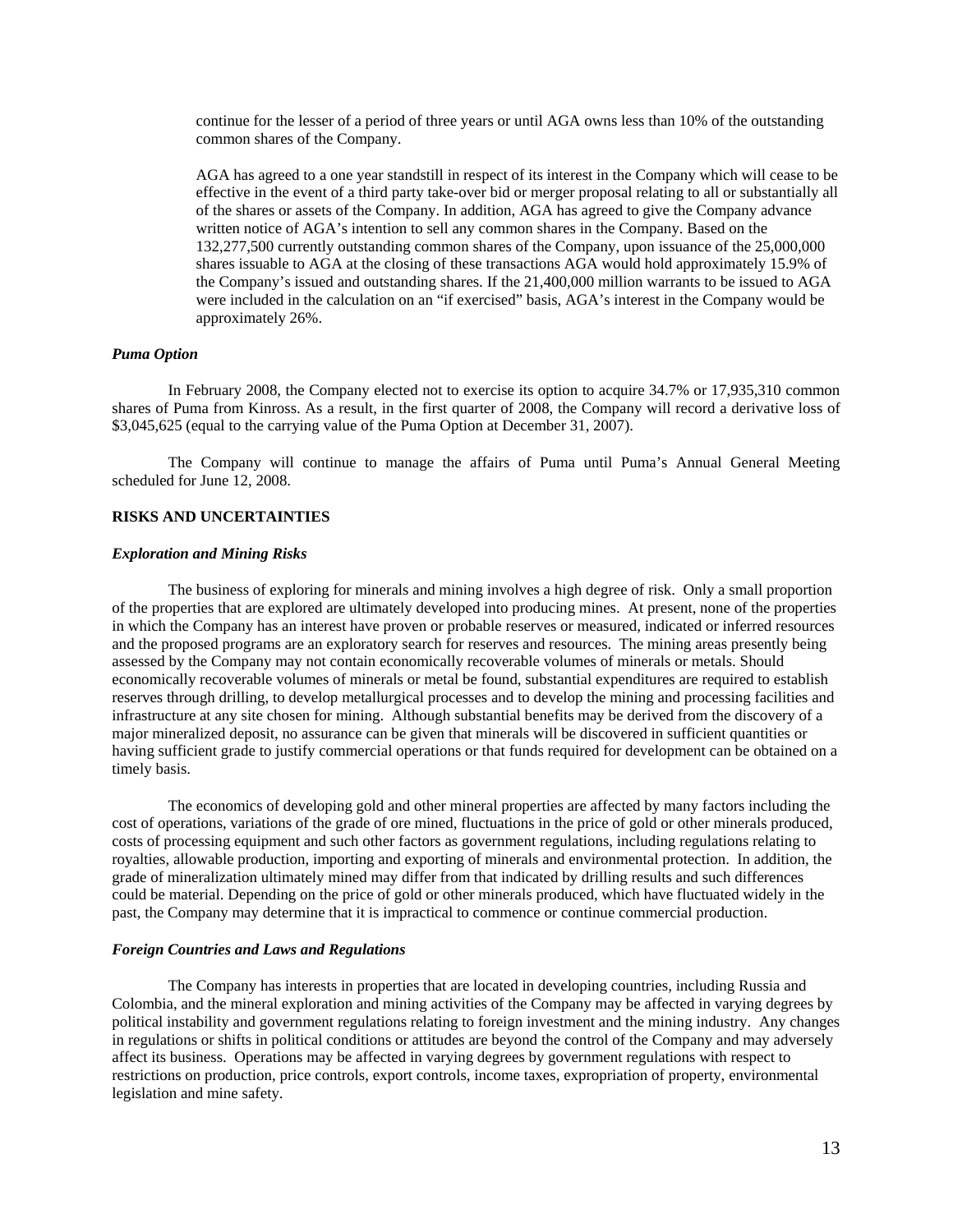## *Commodity Prices*

The profitability of the Company's operations, if established, will be dependent upon the market price of mineral commodities. Mineral prices fluctuate widely and are affected by numerous factors beyond the control of the Company. The level of interest rates, the rate of inflation, world supply of mineral commodities, consumption patterns, sales of gold by central banks, forward sales by producers, production, industrial and jewellery demand, speculative activities and stability of exchange rates can all cause significant fluctuations in prices. Such external economic factors are in turn influenced by changes in international investment patterns, monetary systems and political developments. The prices of mineral commodities have fluctuated widely in recent years. Current and future price declines could cause commercial production to be impracticable.

The Company's revenues and earnings also could be affected by the prices of other commodities such as fuel and other consumable items, although to a lesser extent than by the price of gold. The prices of these commodities are affected by numerous factors beyond the Company's control.

### **EVALUATION OF DISCLOSURE CONTROLS AND PROCEDURES**

Disclosure controls and procedures are designed to provide reasonable assurance that all relevant information is gathered and reported to senior management, including the Company's Chief Executive Officer and Chief Financial Officer, on a timely basis so that appropriate decisions can be made regarding public disclosure. As at the end of the period covered by this MD&A, management of the Company, with the participation of the Chief Executive Officer and the Chief Financial Officer, evaluated the effectiveness of the Company's disclosure controls and procedures as required by Canadian securities laws. Based on that evaluation, the Chief Executive Officer and the Chief Financial Officer have concluded that, as of the end of the period covered by this MD&A, the disclosure controls and procedures were effective to provide reasonable assurance that information required to be disclosed in the Company's annual filings and interim filings (as such terms are defined under Multilateral Instrument 52-109 – *Certification of Disclosure in Issuer's Annual and Interim Filings* of the Canadian Securities Administrators) and other reports filed or submitted under Canadian securities laws is recorded, processed, summarized and reported within the time periods specified by those laws and that material information is accumulated and communicated to management of the Company, including the Chief Executive Officer and the Chief Financial Officer, as appropriate to allow timely decisions regarding required disclosure.

### **OUTLOOK**

For 2008, the Company has budgeted \$30 million for its exploration programs. This extensive budget includes approximately \$9 million for Gramalote, \$5 million for Quebradona (dependent on Phase 1 results), \$8.4 million for Kupol East and West (on a 100% basis), \$1.8 million for Mocoa and \$5.8 million for early stage projects in Colombia/ general exploration. B2Gold's property portfolio includes numerous projects, ranging from grass roots exploration properties that continue to generate new targets, to advanced exploration projects that have had considerable previous drilling. The Company is currently drilling at three properties using nine drill rigs. Six rigs are operating in Colombia, four at Gramalote and two at Quebradona, while three more drill rigs are operating in Russia at the Kupol East and West licenses. B2Gold also plans to add further drill rigs in Colombia as they become available. Commencing in approximately mid May, results will be published throughout the remainder of this year. In addition, B2Gold has an ongoing regional geology program in Colombia evaluating other properties as a part of the agreement with AGA. The Company continues to pursue numerous exploration and development projects for potential acquisitions, while retaining a large cash balance.

The combination of B2Gold's proven management and technical teams, impressive portfolio of exploration properties, and strong cash position leaves the Company well positioned to, in 2008, significantly advance toward its objective of building shareholder value through exploration.